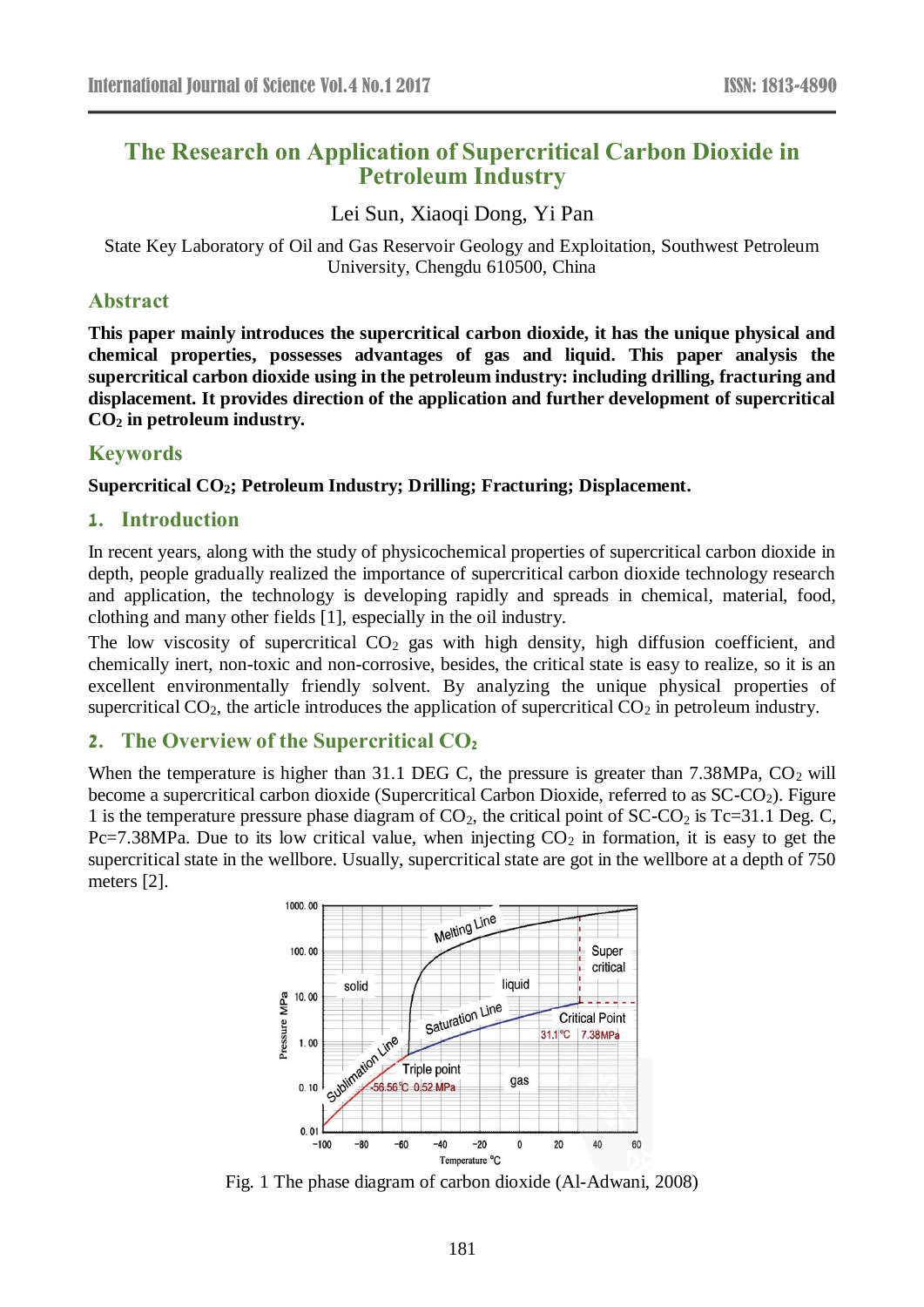

Fig. 2 The phase state change process of supercritical phase

As shown in Figure 2, the phase change process of supercritical carbon dioxide in the interface between gas and liquid phases gradually disappear and eventually become a single supercritical phase. Therefore, supercritical carbon dioxide is not only different from the gas, but also different from the liquid. The physicochemical properties of it are between the gas and liquid.

Table 1 shows the supercritical carbon dioxide has advantages of both gas and liquid, the density is close to the liquid and has strong dissolving ability. What's more, viscosity and diffusion coefficient are similar to gas (Han, 2005), and the surface tension is zero [3], so it is easy to enter other channels larger than the supercritical carbon dioxide molecule. Its heat and mass transfer performance are good, and easy to penetrate the surrounding porous medium, with other material incomparable advantages in oil and gas development.

Table 1. Comparison of supercritical, gas phase and liquid phase properties of  $CO<sub>2</sub>$  (according to Peng Yingli et al., 2005)

| Fluid                | Density<br>$p/(g/cm^3)$         | Viscosity<br>$\mu$ /(mPa s) | <b>Diffusion</b><br>Coefficient<br>$D/(cm^2/s)$ | Thermal<br>conductivity<br>$\bf k$ |
|----------------------|---------------------------------|-----------------------------|-------------------------------------------------|------------------------------------|
| Gaseous              | $(0.6 \sim 2.0) \times 10^{-3}$ | $10^{-2}$                   | $0.1 - 0.4$                                     | $(5-30)\times 10^{-3}$             |
| Super critical state | $0.2 - 0.9$                     | $0.03 - 0.1$                | $0.7\times10^{-3}$                              | $(30-70)\times10^{-3}$             |
| Liquid state         | $0.6 - 1.6$                     | $0.2 - 3.0$                 | $(0.2-3)\times10^{-5}$                          | $(70-250)\times 10^{-3}$           |

In addition, critical opalescence and significant fluctuations for physical parameters are based in supercritical carbon dioxide at the critical point. The change of the disturbance in the vicinity of the critical point, small temperature and pressure will cause the parameters. Therefore, supercritical  $CO<sub>2</sub>$ is widely used in chemical industry, printing and dyeing, extraction and other industries. It also has broad prospects for development in the petroleum industry.

# **3. The application of supercritical CO<sup>2</sup> in petroleum industry**

#### **3.1 The application of supercritical carbon dioxide in drilling**

Supercritical  $CO<sub>2</sub>$  drilling is a new type of drilling method which uses supercritical  $CO<sub>2</sub>$  fluid as drilling fluid. It uses high pressure to pump cryogenic liquid  $CO<sub>2</sub>$  in drill pipes, the liquid  $CO<sub>2</sub>$  downs to a certain depth to the supercritical state, and auxiliary rock breaking for supercritical  $CO<sub>2</sub>$  jet to achieve drilling rapidly [4]. Supercritical  $CO<sub>2</sub>$  drilling is better than conventional drilling with fast drilling speed, low threshold pressure for rock breaking, hole cleaning ability, reservoir pollution. In recent years, domestic and foreign experts and scholars have conducted exploratory research on supercritical  $CO<sub>2</sub>$  drilling, and made a series of progress.

In the supercritical  $CO_2$  jet rock breaking, Kolle J J et al [5] made jet rock breaking laboratory experiment with SC-CO<sub>2</sub> and jet assisted drilling field test in 2000, the results of the study showed that in Manchester Caicos shale in the  $SC-CO<sub>2</sub>$  jet drilling speed was 3.3 times of water jet, and the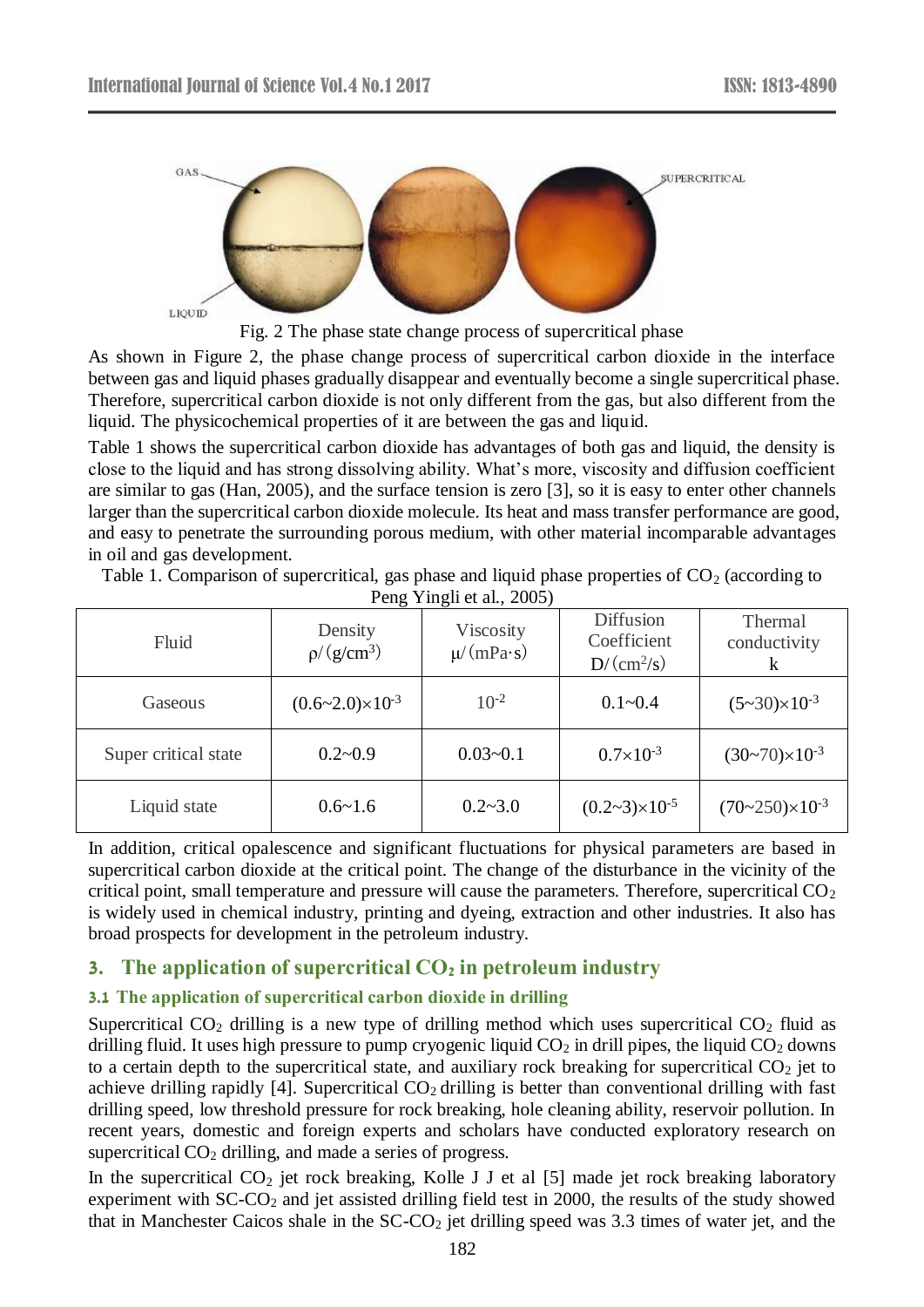required ratio SE (SE, special energy, which is the ratio of the required hydraulic, mechanical energy for rock breaking and flaking rock volume [6]) for rock breaking is only 20% of which in hydraulic drilling.

In 2002, Tempress technological company proposed SC-CO<sub>2</sub> coiled tubing drilling scheme, and carried out exploratory experiments about it, founding that  $SC\text{-}CO<sub>2</sub>$  could improve the ROP. In 2005, Louisiana State University studied the field test of using supercritical carbon dioxide as drilling fluid, found that the bottom conditions were conducive to supercritical carbon dioxide, and proved the feasibility of supercritical carbon dioxide as deep under-balanced drilling fluid.

On the basis of theoretical research, domestic scholars in the study of supercritical carbon dioxide drilling are also prominent. Professor Zhengsong Qiu of China University of Petroleum developed the simulated experiment device about  $SC-CO<sub>2</sub>$  drilling fluid circulation, studied the flow characteristics of the supercritical  $CO<sub>2</sub>$  drilling fluid, and revealed the change law of carrying rock capacity. In 2012, Du Yukun, Wang Ruihe etc.[7], according to the properties of supercritical carbon dioxide and the condition of drilling and completion, developed the first domestic set of SC-CO2 test device in drilling and completion [8]. The device could simulate the actual underground working conditions, and do rock breaking test by use of supercritical  $CO_2$  jet. The results showed that  $SC\text{-}CO_2$ had a significant advantage, and the influence of environmental temperature on the bottom of the rock breaking effect was remarkable.

In 2012, Wang Haizhu, Li Gensheng et al. [9], pointed out that the advantages of supercritical  $CO<sub>2</sub>$ drilling, namely low threshold pressure, high rock breaking speed, and it could effectively protect the oil and gas reservoir and increase oil and gas well production and recovery. They also pointed out that the supercritical  $CO<sub>2</sub>$  would promote the development of coiled tubing borehole, micro borehole drilling, horizontal wells with extremely short radius and radiate horizontal wells in the future.

In 2014, Zhu Zhongxi et al. [10], proposed the concept of gas circle drilling by using supercritical CO2, this technology uses ground gas recycling equipment and separate and filtrate the returned gas rock carrying from the wellhead, and then compressed the gas into underground. This technology will greatly reduce the cost of drilling.

#### **3.2 The application of supercritical carbon dioxide in fracturing**

In 2004, Shen Zhonghou proposed using supercritical carbon dioxide to replace water as fracturing fluid, for the supercritical state density is close to water, the viscosity is low, and the surface tension is close to zero, which can solve the problems caused by hydraulic fracturing.

In 2009, J K Daniel and others [11] through the study of the total organic carbon (TOC), inorganic minerals and pore structure on the  $CO<sub>2</sub>$  and  $CH<sub>4</sub>$  adsorption, found that the shale adsorption capacity of  $CO<sub>2</sub>$  was significantly higher than CH<sub>4</sub>.

In 2011, Wang Haizhu et al.[12], proposed using supercritical carbon dioxide to exploit shale gas. Through reservoirs fractured by SC-CO<sub>2</sub>, it produces more micro fractures, which contributes to shale's gas production; the most important is the adsorption strength of CO2 with shale is higher than CH4, so  $CO<sub>2</sub>$  can replace the CH<sub>4</sub> adhered to shale. Improving the yield and production rate at the same time realizes the permanent storage of  $CO<sub>2</sub>$ .

In 2013, Cheng Yuxiong, Li Gensheng et al.[13] summed up the advantages of supercritical carbon dioxide fracturing fluid in oil and gas production areas, and put forward the coiled tubing fracturing process of supercritical  $CO_2$  jet. In 2014, they formed fracturing wellbore flow model of  $SC\text{-}CO_2$ injection, made the calculation and analysis, and studied how to control the phase of wellbore fluid in the reservoir with abnormal low geothermal gradient. The results showed that in the process of fracturing by supercritical  $CO<sub>2</sub>$  jet, controlling wellbore temperature is the critical point for supercritical CO<sub>2</sub> injection to control fracturing phase. They also used the method of computational fluid dynamics to simulate flow fields in pore in the injection fracturing process of supercritical CO2[14], compared and analyzed the super the critical CO2 ejector effect of the fracturing and hydraulic jet fracturing. Due to lower viscosity of supercritical  $CO<sub>2</sub>$ , when nozzle pressure drop is at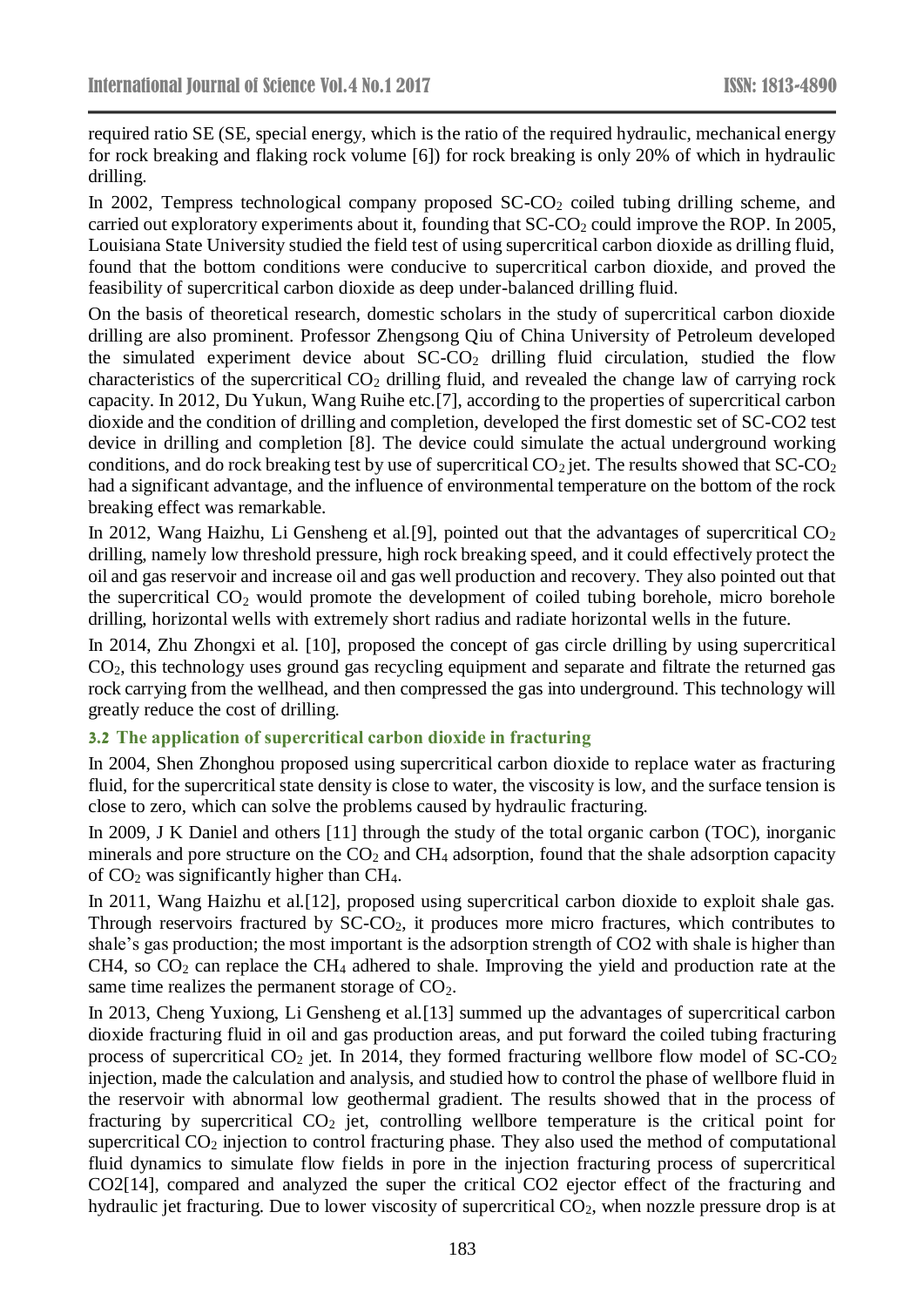$30MPa$ ,  $20MPa$ ,  $10MPa$ , the internal pore pressure of supercritical  $CO<sub>2</sub>$  jet is higher than the same conditions of the water jet, which shows that the effect of supercritical  $CO<sub>2</sub>$  jet is better.

In 2015, Guo Jianchun, Zeng Ji[15] had established coupling model with unsteady temperature and pressure of supercritical carbon dioxide fracturing in wellbore. The bore temperature, pressure and physical parameters of  $CO<sub>2</sub>$  fluid influence each other. Appropriate regulation of the injection temperature and injection rate contributing to bottom hole temperature, can make  $CO<sub>2</sub>$  reach supercritical state in the bottom hole, and high friction and the low viscosity of  $CO<sub>2</sub>$  restrict lifting displacement and sand ratio.

Compared with hydraulic fracturing, supercritical carbon dioxide fracturing saves water resources has no reverse discharging and no pollution, can dissolve some pollutants near bore zones. Because of low viscosity and high diffusion coefficient of SC-CO<sub>2</sub>, so it is good in mass transfer to easily enter into the reservoir and formats complex fracture networks by jet fracturing. Therefore, supercritical carbon dioxide fracturing technology in reservoir reconstruction of the oil industry has wide application foreground.

#### **3.3 The application of supercritical carbon dioxide in displacement**

In 2006, Li Mengtao, Shan Wenwen et al. [16] launched a single experimental study on the mechanism of supercritical carbon dioxide miscible flooding. Research shows that the supercritical carbon dioxide could lower the tension of the interface of involved oil and water, and the content of carbon dioxide in carbon component of oil could reach the highest value in the miscible region. Water is bad effect of mixing when inject water and gas alternately.

In 2011, Dr. Wang Guanhua performed a foaming experiment about supercritical carbon dioxide, and found that foam became gray white emulsion. He combined the PVT experiment of  $CO<sub>2</sub>$  foam, introduced the concept of water solubility of  $CO<sub>2</sub>$ , and developed the theory of state equation of  $CO<sub>2</sub>$ foam finally. Through microscopic displacement experiment, he also studied on the micro flow and oil displacement rule of supercritical carbon foam dioxide.

For the unconventional reservoir flooding, in 2010, Yang Tao [17] analyzed coal seam injection of supercritical carbon dioxide, and did extraction experiment about the coal seam and micro CT test of coal samples before and after extraction. The experiment proved supercritical carbon dioxide to improve the feasibility of low permeability seam. In 2013, Li Gensheng proposed that shale gas or coal seam gas could be displaced strongly with  $SC\text{-}CO_2$ ,  $CO_2$  could replace  $CH_4$  adsorbed on rock, while drive the free CH<sub>4</sub> into the wellbore. It couldn't only improve the recovery rate, but also storage  $CO<sub>2</sub>$  permanently. In 2014, Liang Weiguo et al. [18] developed the device of supercritical  $CO<sub>2</sub>$ flooding displaced CH<sup>4</sup> in coal seam, and carried out tests in different penetration conditions and the displacements. It provides technical support for the development of supercritical carbon dioxide flooding.

Applications of supercritical  $CO<sub>2</sub>$  in driving, on the one hand, can reduce the interfacial tension, and improve the recovery rate; on the other hand, in the development of unconventional reservoir, low viscosity and good properties of mass transfer of supercritical carbon dioxide, contribute to the supercritical  $CO<sub>2</sub>$  displacing the free state  $CH<sub>4</sub>$  in reservoir, thus strengthening the exploitation of unconventional reservoirs.

# **4. Conclusion**

Due to the unique physical and chemical properties of supercritical  $CO_2$ , supercritical  $CO_2$  has shown great advantages in drilling, fracturing and displacement replacement, which are mainly reflected in the following aspects:

(1) In supercritical  $CO_2$  drilling, high density and low viscosity of supercritical  $CO_2$  can effectively reduce the threshold pressure, increase drilling speed, and can keep the unbalanced state of underground, and can realize the fast complex well slim hole drilling combined with coiled tubing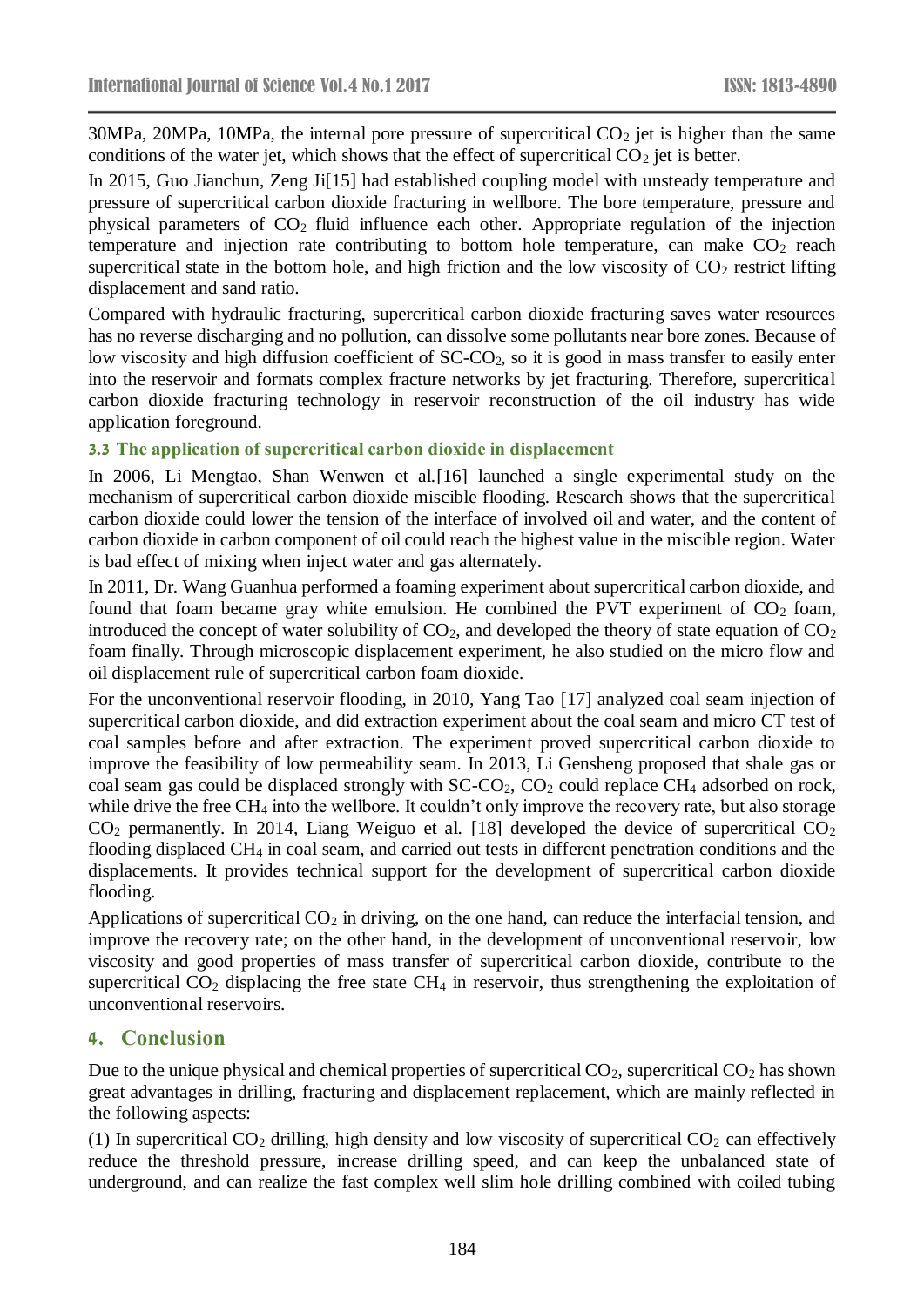technology, cause no pollution in reservoir. As a result, the costs of shale gas development will be effectively reduced.

(2) Supercritical  $CO<sub>2</sub>$  jet fracturing has great advantages in shale reservoir reconstruction, it can effectively reduce the threshold pressure, the good properties of mass transfer can make crack extend and connect reservoir natural fractures to format complex networks, and relieves the reservoir pollution for good solubility. Besides, reservoir transformation effect is better in water-based fracturing fluid, and it needn't flow back to reduce working procedure.

(3) Supercritical carbon dioxide flooding in the application of the  $CH<sub>4</sub>$ , the competitive adsorption realizes the advantages of using supercritical CO2 to replace methane in the shale, and helps to store CO<sup>2</sup> underground, which has important significance for green energy saving and emission reduction.

With the continuous development of in-depth study on the basic theory of supercritical carbon dioxide and application technology, its application prospect in petroleum industry is very attractive. But many applications mainly focus on the feasibility study, and the studies of related theories and research field are not enough. At present, the application of supercritical carbon dioxide in the petroleum industry mainly has the following issues:

(1) In the presence of formation water, the use of supercritical carbon dioxide drilling can cause serious corrosion. If drilling in the formation of water, serious corrosion will be caused on all the pipeline, equipment and well bore.

(2) In the field application of supercritical carbon dioxide fluid, the Joule Thomson effect should be considered, and temperature dropping in the nozzle easily produces hydrate blockage.

(3) Carbon dioxide as a green solvent, from an environmentally friendly point of view, carbon dioxide can be recycled after compression.

(4) SC-CO<sup>2</sup> drilling requires high pressured equipment, including the pump injecting liquid carbon dioxide, high pressured coiled tubing and special jet drill.

# **5. Outlooks**

At present, the application of supercritical carbon dioxide in the oil industry mostly in the mechanism research, laboratory experiment is difficult to be carried out, and it is difficult to promote the field application of supercritical carbon dioxide in put forward. So, put the following suggestions on the development of supercritical carbon dioxide in the oil industry:

(1) Deeply research on the technology equipment of supercritical carbon dioxide. Due to the operating conditions of the equipment are difficult to control, its automation degree can be improved in order to more accurately control the condition parameters;

(2) Further strengthen the basic theory research. For the phase equilibrium's determination of the super critical zone, and the mechanism of reservoir, seepage mechanism and so on, a lot of research work is still needed;

(3) Systematize the application of supercritical carbon dioxide in the petroleum industry, and strengthen the optimization of process parameter, the research of production scale expansion, in order to develop a suitable for industrialization and industrial production process.

In order to promote the application of supercritical  $CO<sub>2</sub>$  in petroleum industry, further development of theoretical and experimental research about supercritical CO2 drilling, fracturing and displacement on replacement should be carried out and increase the manufacture of relevant tools. Considering the source of carbon dioxide and innovation of technology, under the condition of laboratory experiment and field application should be combined to effectively promote the development of supercritical carbon dioxide in petroleum industry.

# **References**

[1] LI Xian, XIE Xin-an. The Physicochemical Properties and Applications of Supercritical Fluid [J]. Chemistry, 2010, 03:179-182.